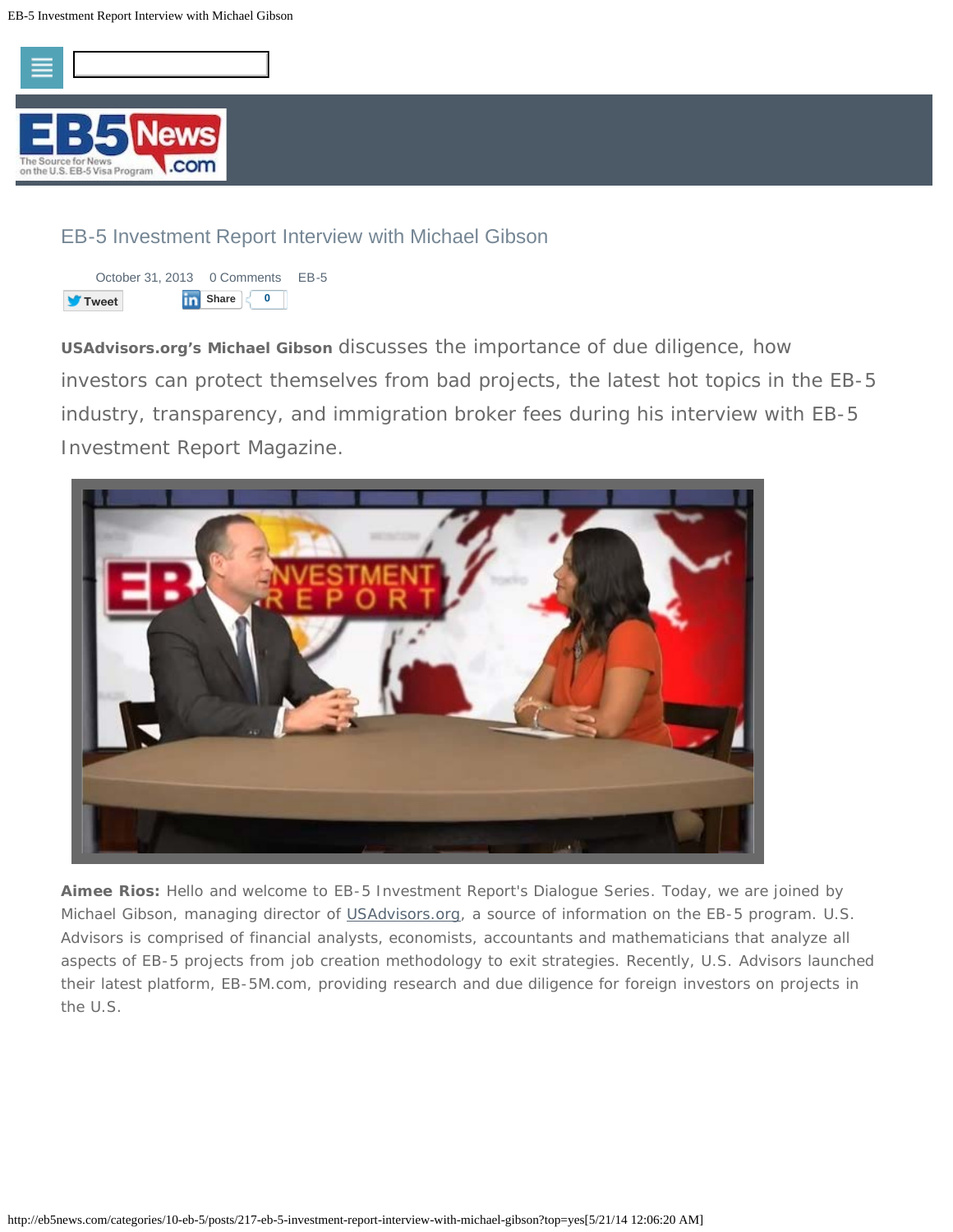

# **DVISORS.** 5AI ROFESSIONAL **INSIGHT**

[In Michael's interview,](http://www.youtube.com/watch?v=r5uMgZZaTFA#t=645) we discuss the importance of due diligence, how it relates to the lawsuits that have recently made headlines, and what investors can do to ensure their project is on the right track. Also, we will talk about the hottest topic today in EB-5, transparency, and immigration broker fees. Welcome to the show, Michael.

*Michael Gibson:* Thank you, Aimee. Thank you for inviting me.

*Rios:* Can you tell us a little bit about your background and about your website and your new website that you just recently launched?

*Gibson:* U.S. Advisors really stems from my experience working with Citicorp. I was with Citicorp Capital Markets for a number of years, primarily working emerging markets. I was doing mostly fixed income and some derivatives, hedging, trading. We were managing the risk for the bank, managing the risk for our clients. We did a lot of funding, large-project funding for some very large, sovereign states. I was in the Middle East, Latin America and Africa, and I learned a lot about managing our risk for the bank, as well as for our clients' risk.

When I left Citibank, I was looking for something to do, and I happened to meet an immigration attorney and she explained about this program, and asked with my background would I be able to look at some of the projects. This was in 2006. At the time, there were only 13 regional centers, and I believe there were four or five different projects in the market.

I had to look and I saw some issues, some concerns that I had with, again, using my background at the bank, and I explained those to her, and she said, "Would you mind giving us some more insight?" And I said, "Really, probably, the only way I can actually do this is to go onsite for a visit and meet with the developers," because at that time there was not a lot of information. There was not the investment report. There were no trade associations. There were no EB-5 conferences.

There was really very little information in the market as to who the developers were, what they were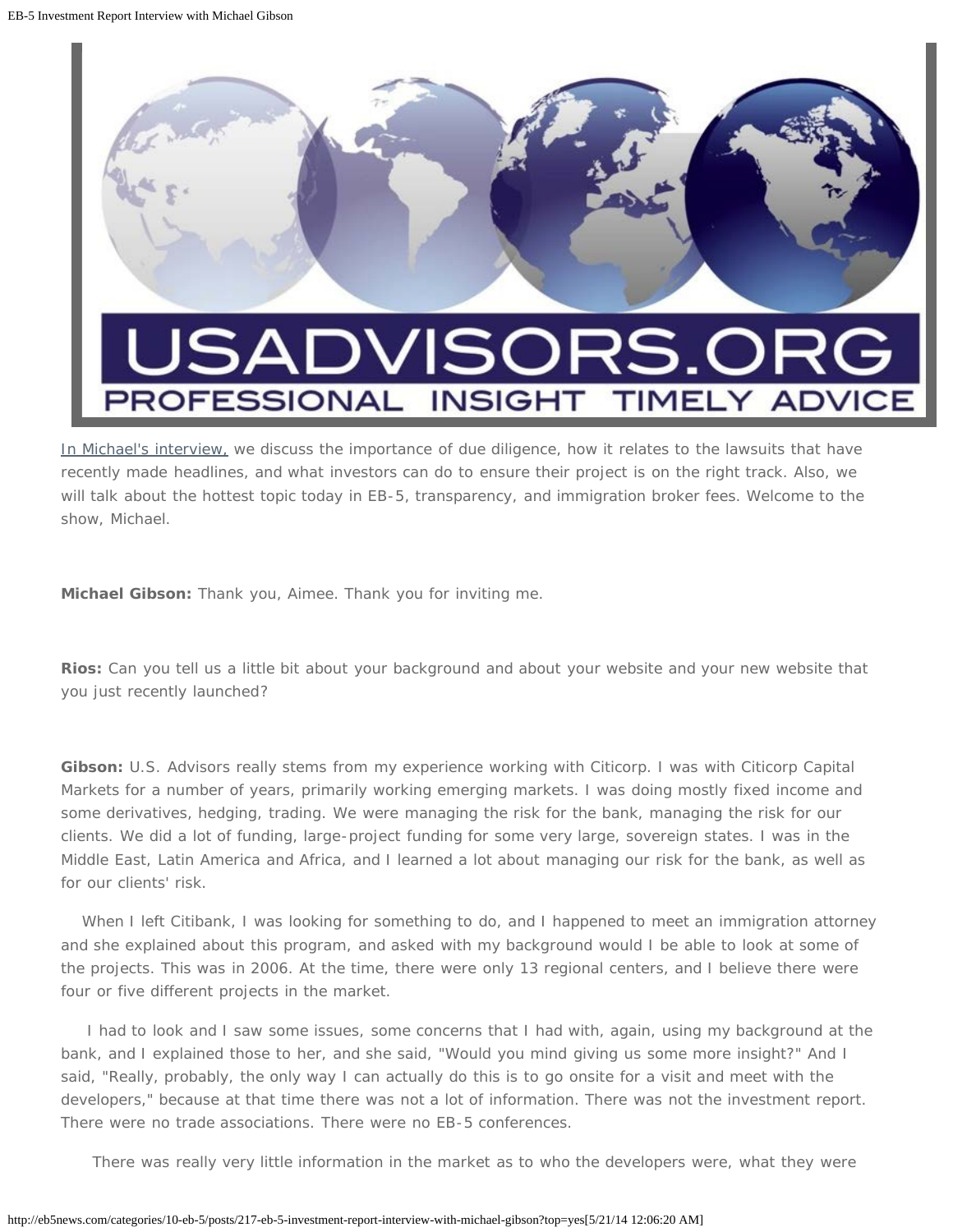doing, and the offering documents were horrible. The business plans were a nightmare. Some of them didn't even have business plans, so I felt the only way we could do a proper risk assessment was to go on site and meet with the developers and control persons, and see what it is they were actually proposing to do with the capital they were gonna raise, both EB-5 and more traditional sources of financing, such as a bank loan.

I went around the United States – this was in 2007 – and I visited all of the regional centers at that time. The trip took about three months' time in total going from east to west and across the country, and I filmed all of those projects. I think that experience – at the time, I finished over 18 regional centers – the experience showed me that the EB-5 program is a fantastic program for developers raising capital, for the investors who are gonna get their green card.

 At the same time, I saw there was a huge amount of lack of information on what the projects were trying to accomplish, their goals, and certainly information that was not getting to the investors. I decided at that point to form U.S. Advisors as a way to facilitate the flow of information, the risk analysis, the due diligence, not only for the investors but for the attorneys who are seeking guidance on which projects were out there and how safe the projects were to accomplish their goals.

*Rios:* Can you tell us about EB-5M that you just launched?

*Gibson:* Long story short, fast-forward from 2007 to 2013. The industry has matured tremendously and now approaching close to 300 regional centers. At any point in time in the market, there's probably between 30 to 50 projects being offered, all different sizes, shapes, different asset classes, different industry groups, and the problem is, for anybody in the industry, there's just simply no one source for information.

 What we have done, we have approached several regional centers, broker dealers, FINRA-registered broker dealers and others in the industry to say, "Would you mind sharing information with us on what your projects are? And would you mind allowing people to access that information?"

We have put together this platform, which, essentially, the way I describe it, the analogy I use is similar to one that we had in fixed income. When I first started with Citicorp in the 1980s, we didn't have a fixedincome trading system. We used Reuters and Telerate terminals to get pricing information, but there was no way to analyze all of the different CUSIPs and the fixed-income issues.

 Bloomberg finally came out with his machine, and he licensed the technology to Citibank, so we were able to use that to do our pricing and risk analysis, and I'm using that same analogy. Our EB-5M.com platform is similar to the Bloomberg in that it will allow for everybody in the industry, whether they're issuers, they're attorneys, they're investors, they're agents, to log onto the system, see what all of the different projects are in the market, and there'll be some general information about the projects, and depending on the issuer, they can upload more or less, so according to how comfortable they feel releasing information to the industry.

The point is it's a central processing place so people cannot only find out information about the different projects, but they can also act on that. They can actually subscribe. Since this is going through a registered broker-dealer, all of the people who access that information will have to be vetted.

 There are three things we will do – the "know your client," so we know who they are and some background information. We can determine that that person is actually the person who's accessing the information. We're going do the accreditation test, so we'll know if they're accredited or non-accredited, and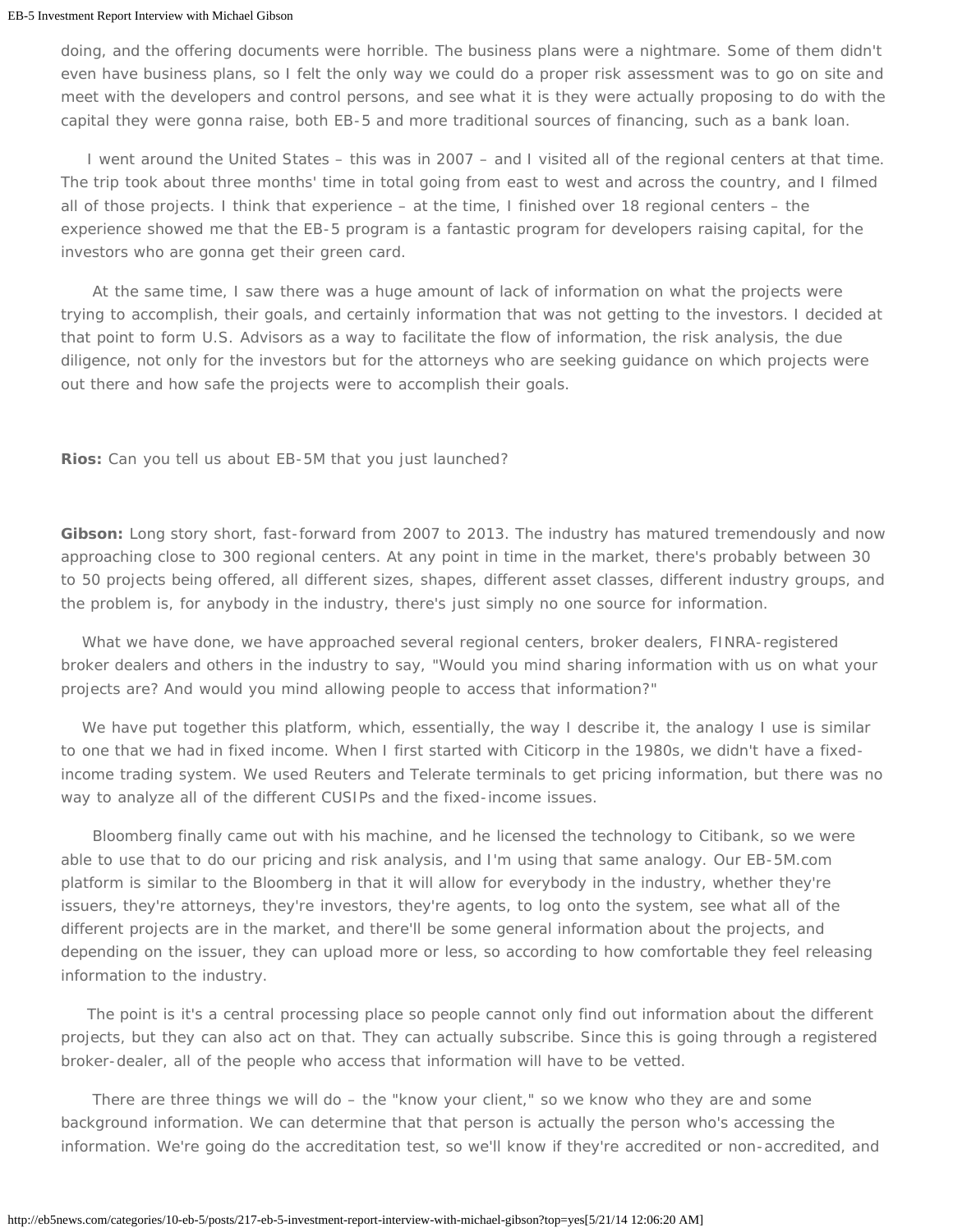we'll do the suitability to ensure they are aware that these are liquid instruments and that they're suitable for investing in these instruments.

*Rios:* Michael, due diligence is a word that comes up often. It sounds like your website is helping those involved in the industry do their due diligence. For our viewers, can you explain what "due diligence" is and why it's so important?

*Gibson:* Right. Essentially, what we try to do, when somebody sees the offering package, it's quite comprehensive. If we had one on the table, it would be several inches high and weigh several pounds – maybe 10 or 20 pounds – because in there, you're gonna have all of – typically, in an offering package, you have a limited partnership agreement. You have a private-placement memorandum. You have a business plan, which may be detailed, and you are gonna have also the economic impact analysis, and there may be additional information on top of that. What we try to do is go through all of these offering documents and provide the investors with the material information they would need to make an investment decision.

diligence," the way we look at it, is uncovering not only the information, which is in the offering documents, but also looking at the markets. All of these projects are building or doing

"Due



something with

the capital, and typically, we see about 70 or 80 percent are building some sort of commercial real estate property. So what we will want to determine is, in that market that they're building the asset for, whether it's a hotel, a casino, a shopping center or a redevelopment of any of these, we want to see, "What is the appetite in that market for this asset? What are the vacancy rates? What is the absorption rates? What is the demand in that?"

If they build it, it's not like the movie where, "If you build it, they will come." In many cases, we're seeing projects that are being developed for which we do not see a market need. And another concern is that when we see the projected pro formas, the cash flows, and the revenue projections, what we're seeing is a mismatch between what they're projected and what the market is actually showing to pay for these for whatever the asset is.

 I think from our standpoint, we look at due diligence as all the information that you would need to make a decision on whether that's a suitable investment for EB-5 purposes, and that includes analyzing what the business plan says. And we have additional constraints because all of these materials have to be compliant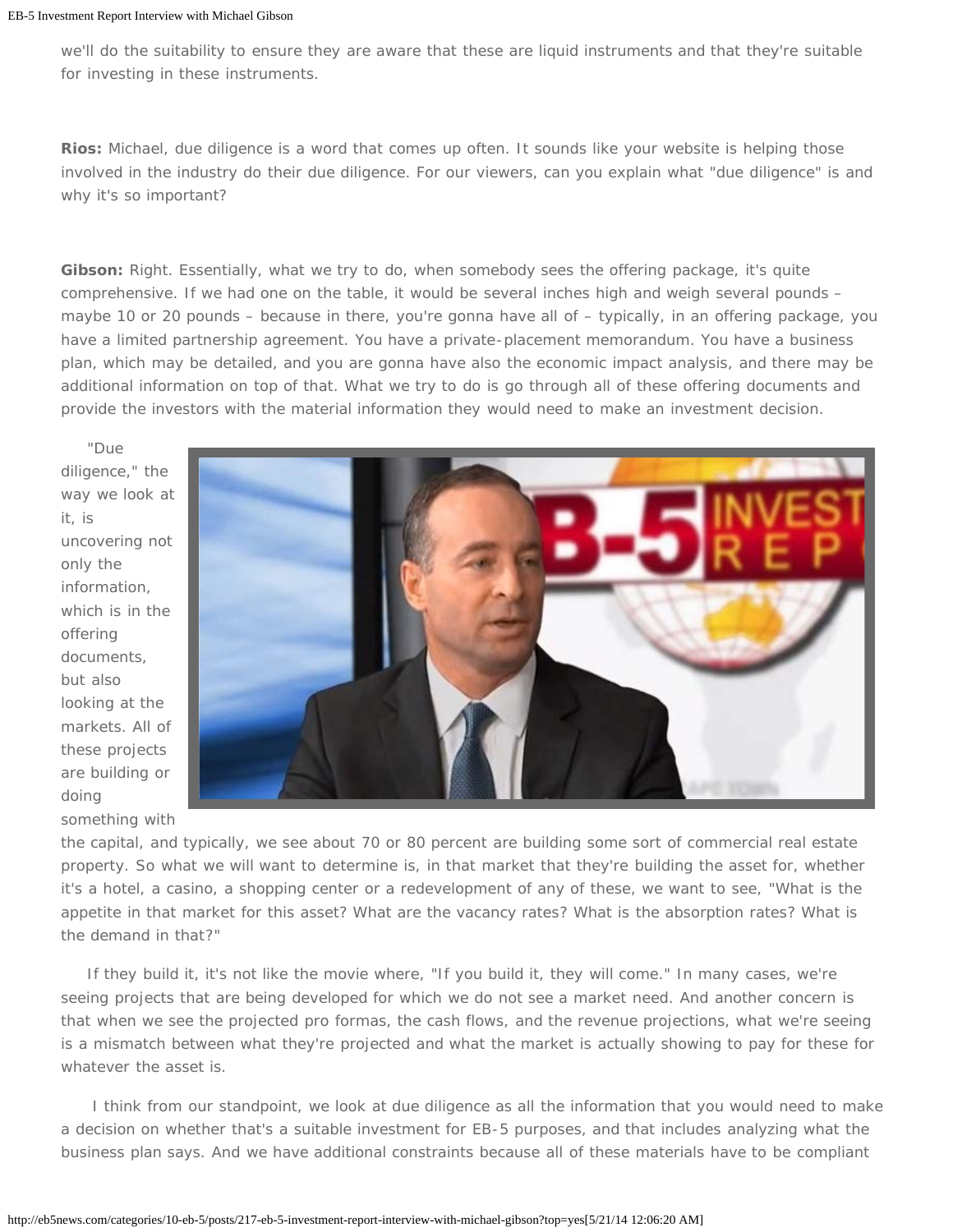with USCIS requirements.

In addition to being a good investment, we need to make sure, "Are they Matter of Ho compliant? Do they follow with all of the new and old USCIS guidelines regarding the job creation and the artificial constraints imposed on the job creation timeline?"

What we need to see is, "Will the asset be performing? Will it stabilize? And will it do it in sufficient time to give the investors everything that they need so that they can file to remove the conditions at I-829 stage?"

*Rios:* How important is it for regional centers and developers who receive EB-5 financing to be truthful and provide accurate information about their proposed projects? And what happens to regional centers and their developers who fraudulently make material misrepresentations about their projects?

*Gibson:* I think it's a great question. Again, we're not a law firm, so we can't give legal advice, but what we would say from the investment standpoint is that as long as you're truthful and honest with your investors and that includes the marketing agents, and I think this is the disconnect in our industry – I think, by and large, the developers are quite open about their projects and the risks that are entailed. And in fact, in the PPMs, you will see a risk-disclosure section, which is usually fairly comprehensive.

 I think the problem in our industry is that it is handed off to a third party, a marketing agent, who may not have, say, the same constraints, and they feel – well, not only do they feel, but they're being compensated to sell product. So my sense is that these marketing agents, whether they're here in the United States or offshore, they have an incentive to not disclose a risk because if I tell you I want to sell you a car, and I tell you the wheels may not work all that well, the trunk may not work, the engine doesn't start all the time when it's cold, if I tell you these things, you won't buy the car.

 Unfortunately, I think this lack of material disclosure to the investors about the risks involved in the investment, and we have to remember that in the world of private placement or private equity, these are among the most liquid investments you can make. So where you have publicly-traded instruments, like the stock exchange or commodities and futures, you can get in and out of those markets multiple times in a minute.

If you buy a house, you can turn around and sell that right away. You may not get what you paid for it, but it's a very liquid market. Same with almost any other asset. These private-placement offerings, once you're in, you're usually in for a period of time – maybe six years to eight or even longer. There are some investors who are 10 years in these instruments, and they can't get out.

 The problem is that when the agents do not fully disclose the risk to the investors, and the investors invest thinking there isn't going to be a problem. In fact, I've heard, overseas, where there is discussion of guarantees and other things, when something goes wrong in the investment, I think, at that point, you're going to find that the investor is going to look not to the marketing agent for relief, but they're gonna come back to the developer and/or the issuer and say, "We were told this, this, and that, and this was our understanding."

 And the developer may, then, have some issues to deal with – some legal issues to deal with if they are to either make that investor hold or to come up with other sources of capital if there is something like rescission, where they may have to return the capital invested to these limited partners. I think it brings up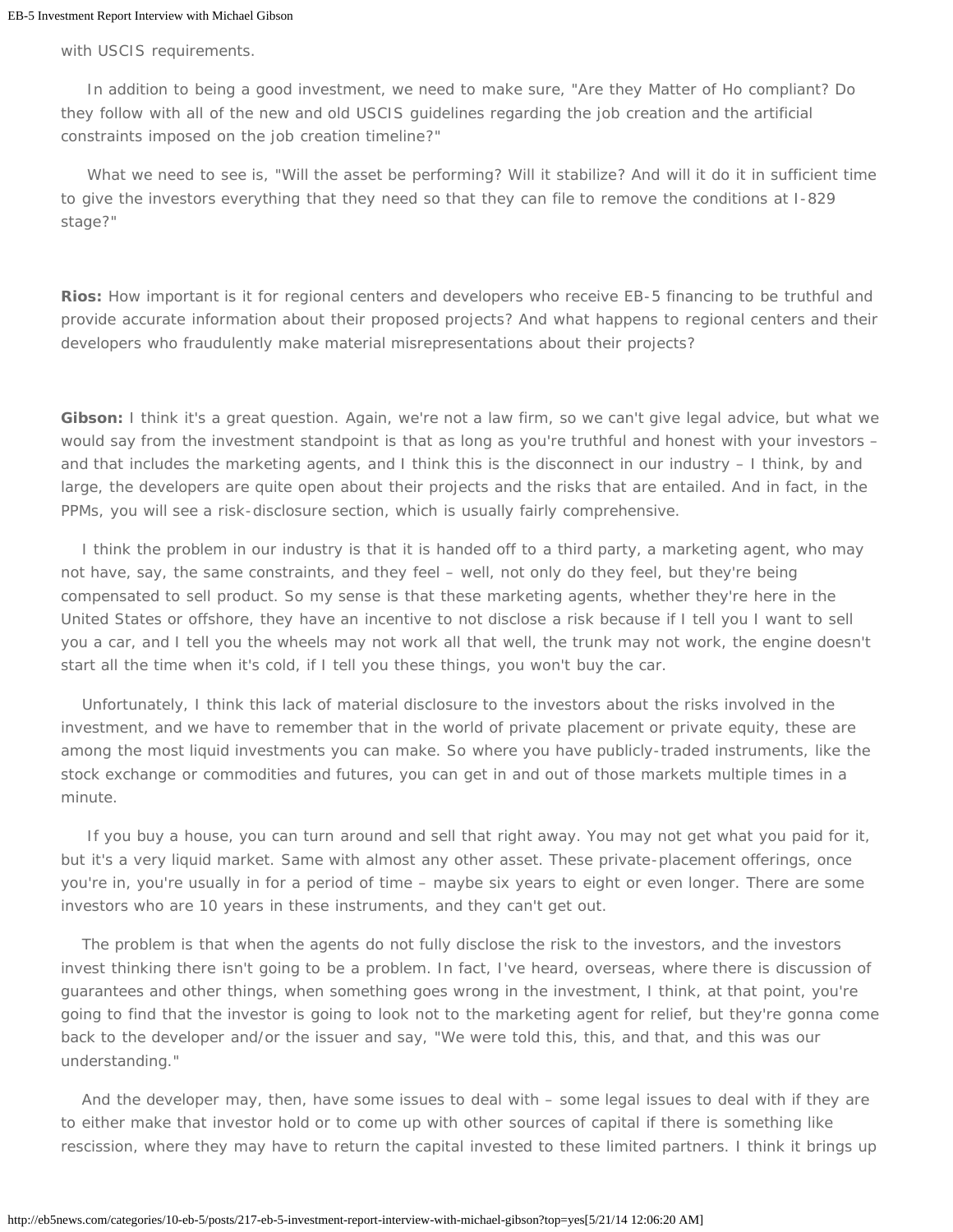a whole host of issues for the developer if they're not keeping a close eye on what the marketing agent is saying.

*Rios:* Michael, going along those lines, our research shows that as early as November 2011, you started reporting on this huge Chicago EB-5 multi-hotel project that was reported under scrutiny by investors. Can you tell us why that showed up on your radar?

*Gibson:* It was brought to our attention by some investors who were looking to invest in the project. At that time, it was probably the most heavily marketed project in China, so it was on our radar screens. People in China were saying to us, "What do you think about this?" This is not only the largest project being marketed at the time, but it was also the one paying the highest commissions.



 So there were, I think, at least two dozen or more migration agents in China promoting this project, and we were sent the offering documents. It didn't take us very long, a few hours to realize that this was all nonsense. There was no substance to anything that they were claiming or promoting in the marketing material, and it was more disturbing because it wasn't just the marketing material from the centers, from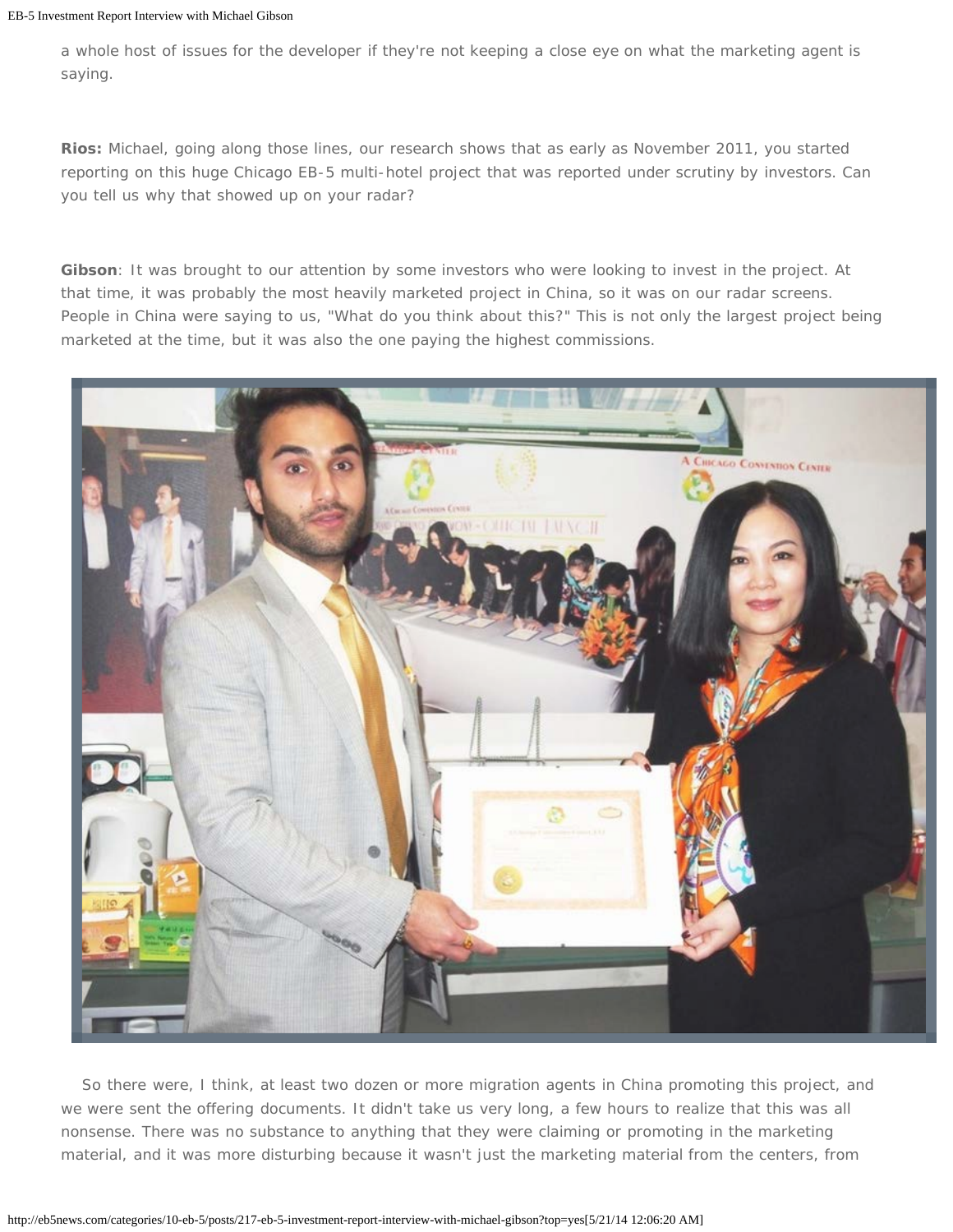the regional center that was of concern – that was very troubling when you looked at it – but then when you looked at what all the agents were saying on top of that – the additional guarantees and claims and things that were simply not true.

We went through all of the claims that were being asserted, and we found that – typically, you're gonna find problems with one or two – maybe a couple of areas where there could be some doubt as to what might be accurate or not. But we found in this case nothing that he said was factual, so we reported on that, and we thought that would be the end of it – not that everybody in China reads our blog, but we thought, certainly, anybody who spent a few hours doing some level of due diligence would find out that none of the things that they were claiming were true.

And yet two years later, we found that the project was still being marketed, and we were actually in the process of writing a follow-up just as the time of the SEC action happened. While that took the industry by surprise, I don't think anybody who spent just even a few hours looking at the documents would've been surprised.

**Rios:** Now, where did the investors fail on that – not doing their due diligence? How did this happen?

Gibson: This was easy. There was no due diligence done by anybody. I don't think the state of Illinois, who had the governor on stage presenting with the developer. They certainly had no idea.

I mean you don't even need to do a site visit. As I say, in most cases, we do site visits. I think anybody who had done a site visit or even a Google search would've seen there is no possible way that they can make a convention center that is not only not anywhere near downtown but not even near the airport. It's in the middle of nowhere out by O'Hare in a small – I think it's a 3.1-acre parcel, and they were gonna put five hotels there. The whole thing was fantasy, so I don't know anybody involved in that chain, whether they were the attorneys or the agents or the service providers, I don't think anybody did any level of due diligence whatsoever.

*Rios:* It turns out that your concerns were right about the *[Intercontinental Trust of Chicago, and February](http://eb5news.com/categories/9-general/posts/143-sec-uscis-take-action-to-stop-eb-5-visa-scheme-committing-fraud)* [2013, the SEC filed a civil complaint](http://eb5news.com/categories/9-general/posts/143-sec-uscis-take-action-to-stop-eb-5-visa-scheme-committing-fraud) against that regional center and its founder for securities fraud. So why does the SEC often refer to Sethi, the founder of this project, as the "14-year-old developer"?

*Gibson:* In one of the claims that he made, which was outstanding – and again, this is where I blame the U.S. service providers because I can see how the Chinese investors don't know. They don't know where Chicago is, much less this small-acre parcel outside of O'Hare. I understand how the Chinese investors do not understand that you cannot fit five hotels onto a small block, and that there isn't a \$300 million sovereign commitment from a foreign entity or any of the other claims that were being made.

 But the U.S. service providers, and there were at least, I'm going to say, probably a dozen people on the U.S. side – attorneys and other economists and other service providers who touched this deal who are involved in this and, to some extent, supported the deal. At least, if not by going to China and making public support statements, they supported it by doing some service for this offering, and then the developer used that, their logos or their experience in their firm, to show the investors that, "Don't believe what we're saying. Look at what these firms are saying. They trust what we're saying, and they've done the work."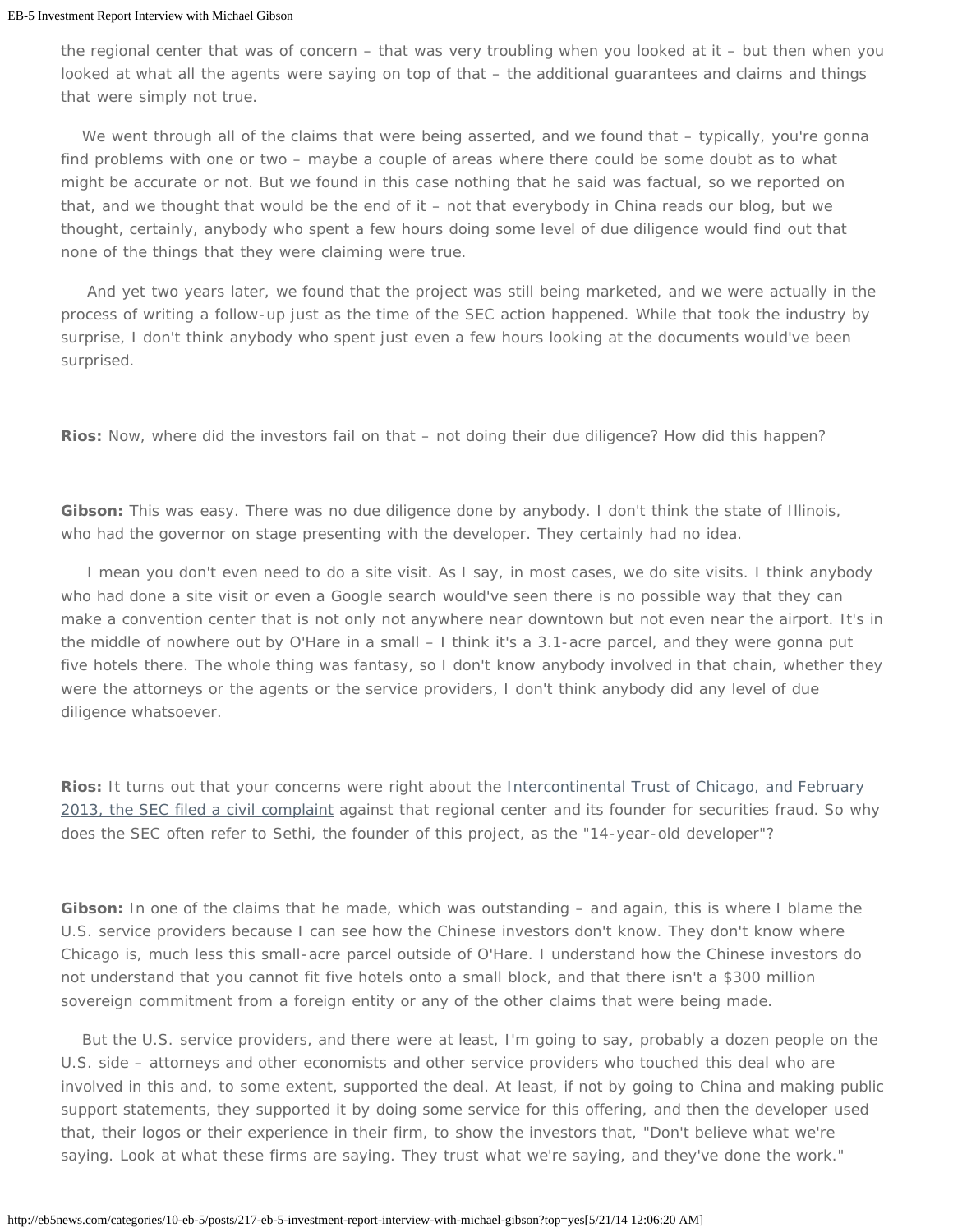On the U.S. side, there is a problem in that there is a lack of due diligence on the client engagement. You have attorneys and economists and others who will simply engage with almost any client regardless of the claim. One of the claims that the SEC was referring to was where Sethi had claimed that he, I think, had 15 years of commercial construction development experience, and he was only 29.

 If you do the math, he would've been 14 when he started, which, again, when we review offering documents, we oftentimes find discrepancies between what the developer may be claiming and what the market may be supporting, as Ronald Reagan would say, "Trust but verify." It's not that we don't trust what the developer is saying, but when we verify the facts, some things don't add up.

And in this case, on the U.S. side, the people who provided service to Sethi and the others in his group, I think they may have been misled. But at the same time, I think it's their own proper responsibility, not only for their firms but then down the road for the investors who may – in the case, they didn't lose that much money, but for those who do, they may come looking for relief to them because they supported that engagement. And I think if you look at some of these statements, you would just, at the inception, say, "There is no possible way."

**Rios:** Now, there was another project – company that I read about in one of your newsletters. [It was the](http://eb5news.com/categories/9-general/posts/142-risks-of-paying-fees-to-illegal-finders-for-eb-5-issuers-neogenix) [Neogenix Oncology.](http://eb5news.com/categories/9-general/posts/142-risks-of-paying-fees-to-illegal-finders-for-eb-5-issuers-neogenix) Can you explain that? And can you tell us what lesson can be learned when raising capital and dealing with finders' fees regarding this?

**Gibson:** This is an issue, I think, in our industry that is going to be probably more problematic as we go forward, and I think the case of Neogenix is a good warning sign for people who are raising capital and doing that by paying third parties who may not be registered. The issues with Neogenix was that they used a U.S.-based finder to raise a significant amount of capital. What happened, then, was the CPA firm who was doing the audits of their financial records would not sign off because they were concerned that the payments of fees to non-registered persons could invoke something called "rescission," meaning that Neogenix might have to return the capital back to the investors by paying a third party.

 It was pretty clear that the third party was a broker in that transaction. Whether he had to be registered or not could be a matter of some debate, but I think the SEC's view is that anybody paid a commission in the sale of a security should be registered. In this case, the CPA firm would not sign off on the financials if they did not include a note in there saying that there is a possibility of rescission. All of the capital may have to be returned.

 This caused a delay in the filing of their quarterly statement, and this delay in the filing – this was a fairly liquid company. They relied it on the pink sheets, which is an over-the-counter trading system. When this came out – the delay in the filing and the reason why the filing was delayed – it actually put the company into bankruptcy.

 I think the lesson we can learn here is that as the SEC becomes more involved in other – it's not just the federal government but the state governments, where here in California, the State of California has a very active securities enforcement division, where our offices based in Florida, we have an equally strong enforcement. New York, Texas – some of these states' securities regulators are looking into this payment activity finder. In Florida, we have a lot of problems because these finders are raising capital, and they're putting them into things like Ponzi schemes.

What we're seeing is more concern from the regulatory standpoint that these finders may be doing things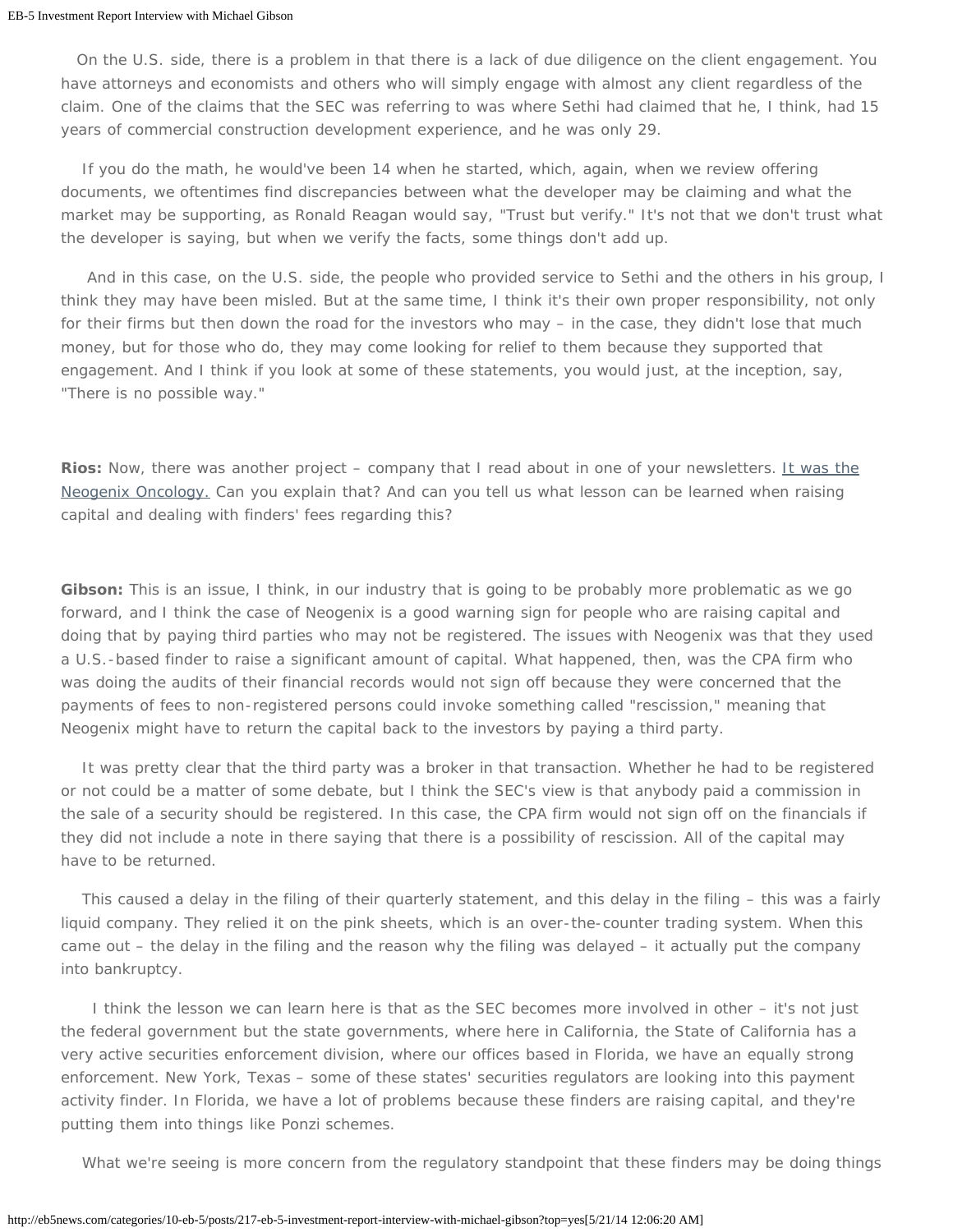that are not legal. I think in the case where the investors then find faults, for whatever reason, in either the investment – they're not happy with what happened.

 For instance, in EB-5, perhaps, they didn't get their green card, the conditions removed at 829, and they find out that a third party, non-registered person was compensated, was paid finders' fees in the raise. They could, then, theoretically, hire an attorney and ask the principles to return their capital because the exemption – the Reg. D or the Reg. S exemption – was violated. Violating the exemption provisions, which may include not paying third parties who are not registered, could be a problem for people raising capital in the EB-5 space.

**Rios:** Now, how can investors protect themselves from being caught up in lawsuits and bad projects like we discussed? And how important is it for the investors to have an exit strategy?

**Gibson:** I'm going to take a step back because I don't know that we can rely on these investors to do a whole lot. By and large, these people, while they're very intelligent, and they have been very successful, they are not sophisticated investment analysts or experts.

I have the expectation that investors really don't know what it is that they're doing, and in our industry, I take a bit of an issue with the – especially the immigration attorneys who are not recognizing this. I think they're assuming that their clients are sophisticated. They may be, technically, by the securities definition. They may be accredited, and they may have signed off that they're sophisticated, but by and large, the investors are not. They do not understand the illiquidity and the risks involved in commercial real estate development or any number of other asset classes – commodity extraction, manufacturing.

 Our viewpoint is our clients are not sophisticated, so it's our job to explain to them in as much detail as we can what all the risks are involved in these investments so they can make a better-informed decision. But I think that step is skipped in most cases, and I think the fault I would place firmly at the foot of the immigration attorneys who may not be giving their clients sufficient guidance. Now, they may say, "We won't give them investment guidance."

 But then they should find somebody who can give them, whether they're another investment advisory firm or a CPA or somebody who's an expert in that industry, to guide them because, unfortunately, I think what's going to happen is these clients, if they do make an investment and it turns out to be a poor choice, they're going to look to the immigration attorney for relief. So for the immigration attorneys who may be watching this, I would guide them to get as much second-, third-party opinion on these investments because the investor, if they lose their money or they lose the petition for residency, are going to be very upset, and I EB-5think they're gonna look to them for relief.

*Rios:* Michael, recently CIS hosted a stakeholders' conference with SEC, do you agree with SEC's latest guidelines that immigration brokers directly associated with EB-5 regional centers who are operating within the U.S. and abroad are required to be registered security brokers?

*Gibson:* That's a great interesting question and I'm going to leave the debate really up to the securities attorneys. I'm probably not qualified to answer that. But having studied for a number of these exams both with Citicorp and now with my present firm, my sense is that yes, they need to be registered.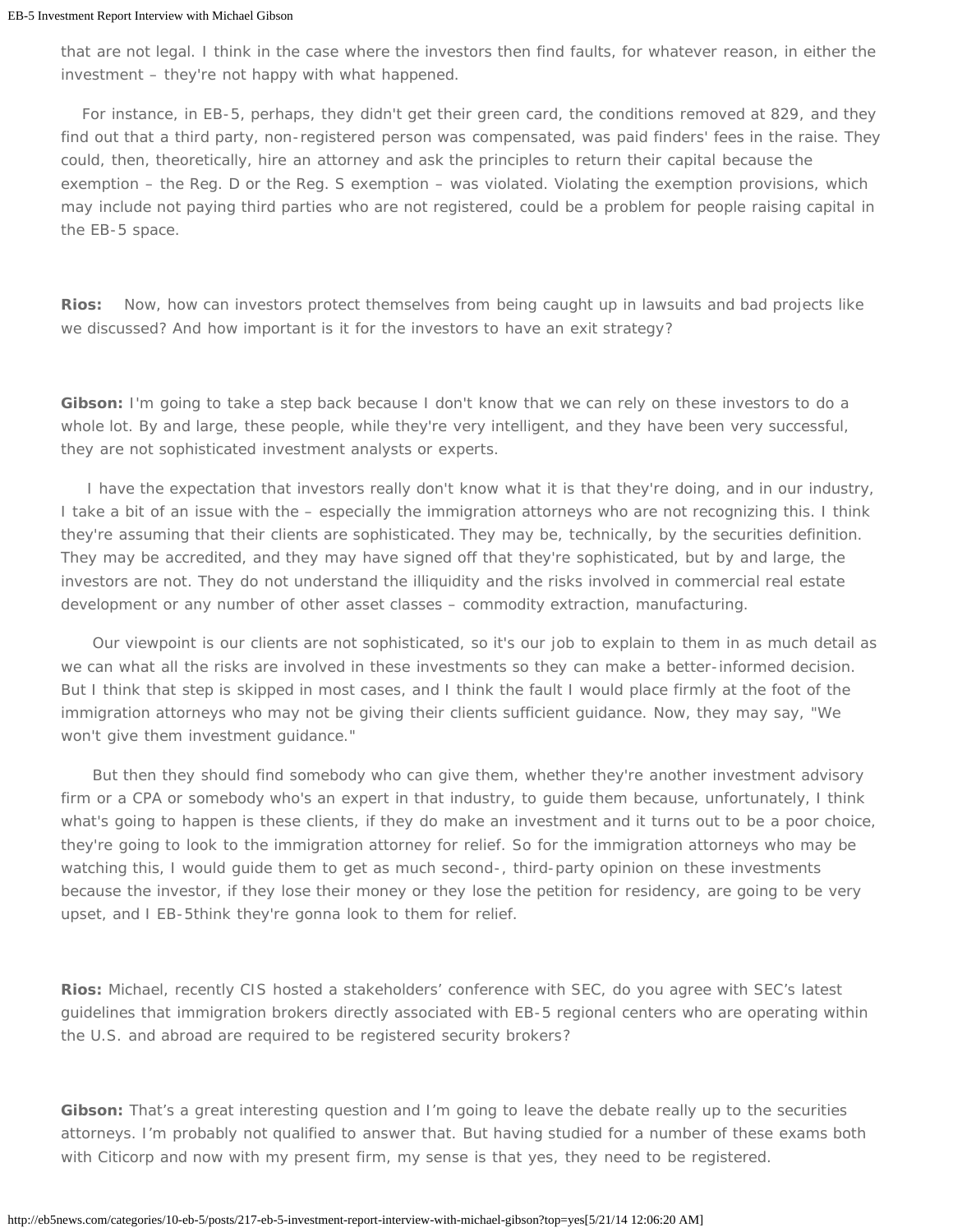When you go through and you look at the 1933, the 1934, and the 1940 Acts it seems very clear that not only the people involved in the securities transaction, whether they are a registered representative, meaning they work for a broker/dealer and they are involved in the sales of securities, or an investment advisor is what I am, they need to be 1) registered because the whole reason the SEC was formed and these laws were implemented was because just before the Great Depression there was a huge amount of fraud and malfeasance in the securities industry, and these laws passed to protect the investor.

 In fact, if you go to the Securities and Exchange website you will see their primary mandate is to protect the investor. Their secondary function is to create efficient markets to raise capital, but their primary function is to protect the investors.

 That's why these laws were passed. The laws, they're not nonsense laws. They have a reason. And the reason is because what we see, and this has been going on for decades since the 1930s, is that when unregistered persons get involved in a market – and this isn't unique to EB-5. There's been problems in the hedge fund industry and other forms of private equity raises, even in the public securities markets.

When you have unregistered persons getting in and raising capital and telling things to investors that are not true, harm comes, and the problem is there's no remedy for the investors because these are unlicensed people.

 We have a very strict code of conduct. We're subject to FINRA Audits. There's a quite comprehensive examination process. There's a lot of things that we as registered people have to do and there's a reason we have to do it.

 Their concern is, you see an entire industry that is using unregistered persons and firms to raise capital. We understand the need to raise capital, but the registration process is not that hard to do. There are some requirements, the exams and the registration, but the reason for doing that is to protect the investor.

 I think the SEC, now that they've come involved with this industry, they're issuing some guidelines, some education to let the people know who are either raising capital or who are in that finder industry, consultants and finders, become registered so that you abide by the same laws that everybody else does in the rest of the capital markets. I think by doing so we only strengthen the industry. It's's a best practice.

 In fact, what I would say, even if you're not certain, even if you as a person raising capital are not clear as to whether you need a registered person or not, I would say simply it would be a best practice. It would be something that you would, really if you involved registered persons in your raise, you would be showing the investor that you have due care and concern for their well-being.

 I think by the people, the regional centers, and others who are raising capital using unregistered persons they're effectively saying to the investors, not that we don't care about you, but we don't care, we don't agree with the U.S. securities law and we're just going to take the chance that you don't need to be registered, and we're going to use your services. I think that way of thinking is fine for the old days, but if we want the industry to grow, to double the size of the amount of capital raise, I think we have to conform with the way the rest of the capital markets work, and that's by using registered persons in the raise.

*Rios:* Now it's our understanding that the larger Chinese immigration brokers maintain active offices in the United States. Are these types of immigration brokers who have offices in the U.S. possibly violating U.S. security laws? You touched upon that a little bit.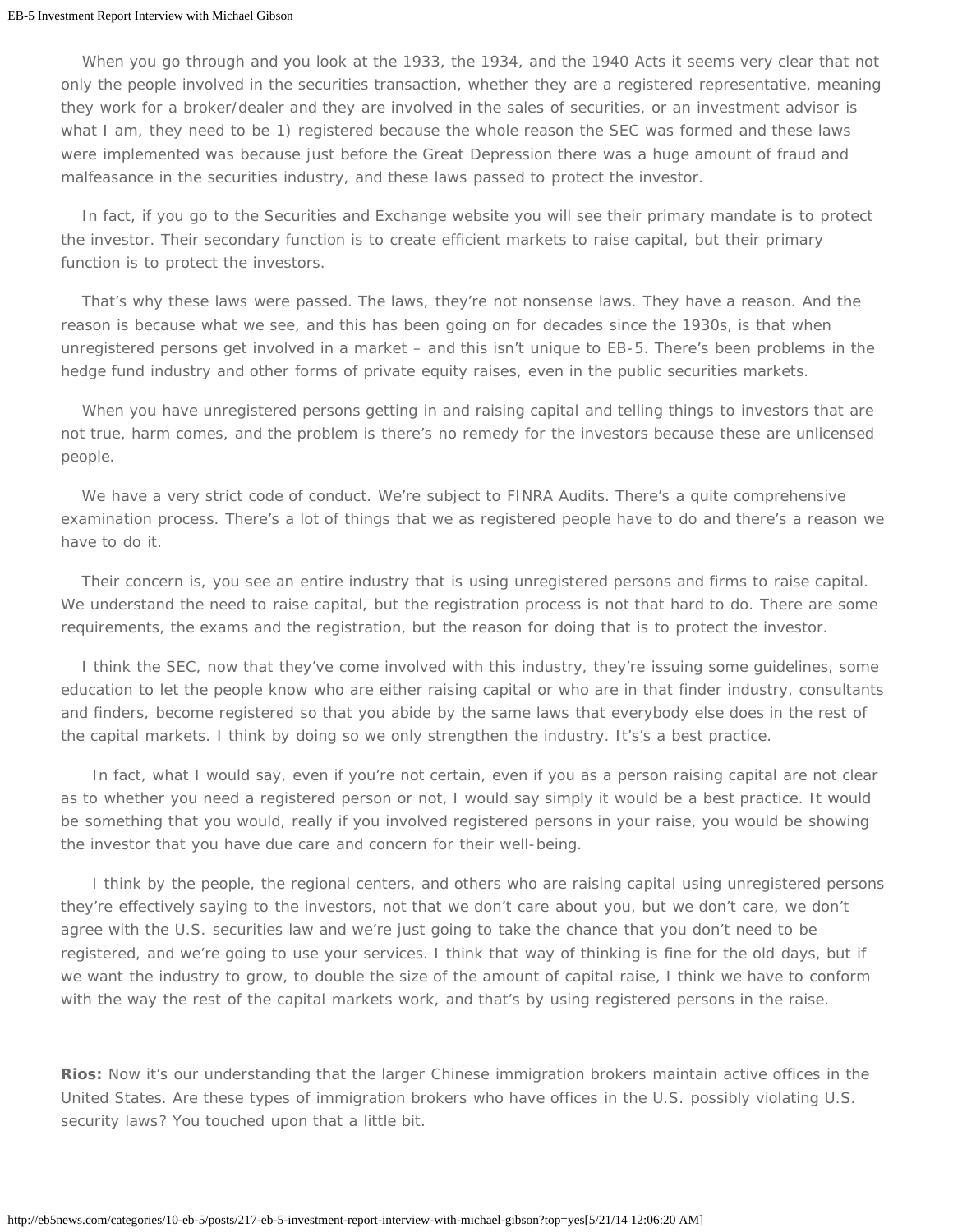*Gibson:* Okay, so again, we cannot give guidance because we're not on the regulatory side, but if you read the Acts and you go through the regulations, and you also, it's not only the written laws but you, there's, just like USCIS has their policy memos, the SEC has what they call the No Action Letters.

 So if you go through some of the case law and these No Action Letters, it becomes quite clear, at least to me, that people who are residing in the U.S. and operating, and doing business to affect the securities' transactions absolutely should be registered.

 I don't think there's any gray area. It would be up to the regulators to decide if the migration agents who have offices in the United States if they're violating securities law, but this is again where I think the onus is on the issuer. I think for the person who is raised, the developer or the regional center, or the issuer who wants to raise capital, what I would do is try to be as conservative as possible in my practices.

 I think by engaging with a foreign migration agent you may have a Reg S offering in place, meaning the activity occurs offshore. That's probably fine. And as long as it occurs offshore you're probably in a safe harbor. But I think by that migration agent having an office in the United States and having persons who are compensated in some form, I think that that would then again perhaps violate the Reg S exemption.

 And we come into the whole point of do you need to do that. I think you can do capital raises without engaging with firms who have U.S. representatives.

*Rios:* Michael, you have previously expressed concerns about how Chinese immigration brokers seem to be very attracted to EB-5 offerings. Can you tell us what the function of a Chinese immigration broker is and what their role is with respect to potential EB-5 investors?

*Gibson:* The role of the Chinese migration agent is basically to raise capital. They're the intermediary between the U.S. issuer or developer and the Chinese investor. And I say in this case China, they're the largest market. They account for over 80 percent of the capital raised in the market, but there are agents elsewhere. There are agents in China, Russia, Brazil. They're not as well developed so we'll focus on China.

 The migration agents actually started off as issuing just visas. Their primary function as I understand was to issue visas to foreign countries. Primarily they're travel agents. I mean, I think they're licensed as travel agents, so they're not financial experts, and we've seen that recently. They really don't understand the complexity of these transactions.

 What has happened is they facilitated the issuance of the visa information from the investor to the immigration attorneys who would then file the I-526.

 Now their role has evolved over time into where they are actually now pretty formidable investment banks. They actually get to dictate which U.S. projects get funded and which don't. So their role is primarily what we would look at in the United States as broker/dealer. They are effectively, for all practical purposes, a broker/dealer.

 Now they're operating offshore and the way they're operating is slightly different because unlike in the United States where all the fees need to be disclosed to the investors, overseas apparently there is no such requirements.

 They're going to the investors, they're telling them these are safe securities, these are the promises. There's discussion of under-the-table redemption guarantees, which are illegal.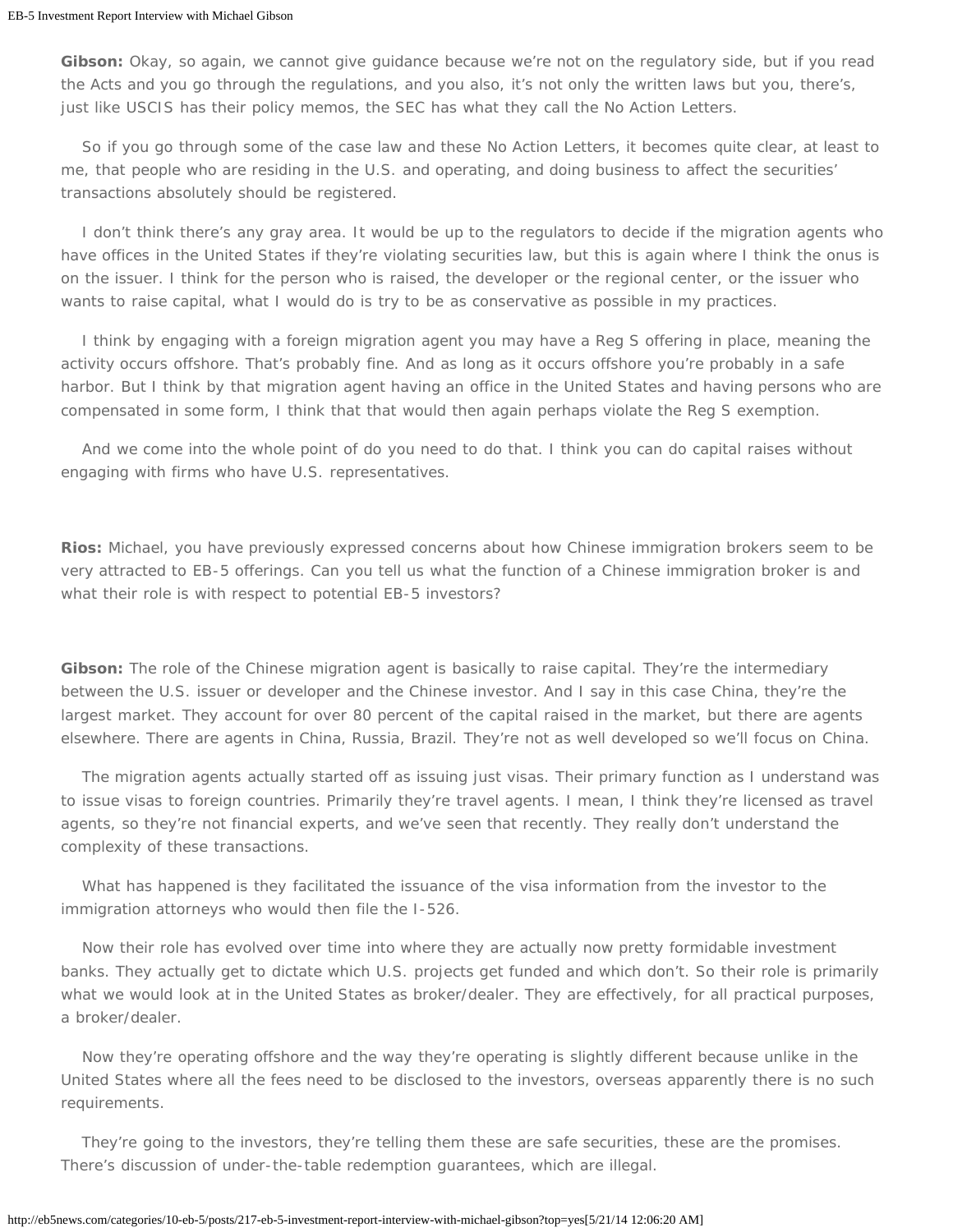The whole point is they are a highly motivated sales force. Some of them have offices in all of the provinces. They may have more than 100 staff. The presentations are second to none. Some of these occupy huge space in the best hotels in China. They have a huge staff of very smart, friendly sales persons, and their goal really is to introduce these projects to the Chinese market, to their clients who are the investors.

 Our concern is that there isn't full disclosure of all the material information that they need to know. So we've seen cases in the United States where EB-5 projects are undergoing either litigation, don't have all their permits issued, there is some material obstruction to the project being developed and this information is not being disclosed to the investors. That would be number one.

 Number two would be that the fees disclosure, the fees paid to these migration agents are not also disclosed. Now that didn't used to be a problem a few years ago in 2007/2008. The average fee was about 15 to 20, \$30,000 and that was taken from the administration fee that is charged up front. Over time, because the projects have grown in size and the need to raise capital has increased both in size and the velocity, these projects are having to get funded in sooner, in shorter and shorter time intervals. What has happened is the agents have started to charge more and more.

 So now in a typical arrangement they will charge all of the upfront administration fee, which would range between 40 to \$60,000, and in addition they will charge points on the loan or the debt arrangement. The way that would work is that the developer would be charged a fee, let's say eight percent. They investor would be typically given one percent. So there is a seven point spread, some of that would go to the regional center and other parties and then the rest would go to the migration agent.

 In some cases we're seeing a compensation package of front-end and back-end fees of over \$150,000 per \$500,000 investment, which I can guarantee you none of the Chinese investors are aware of.

*Rios:* Just for discussion purposes, let's say the regional center pays \$150,000 to a Chinese immigration broker. That sounds like a lot of money. Could this payment have a negative impact to proposed EB-5 business enterprises, and what happens to the financial feasibility?

*Gibson:* I don't think they would affect the feasibility of the project. The project itself is really in its own silo, so whatever the asset that's being developed. I think the success is going to be based more on the, on the business plan and the adoption of that asset into the local market.

If it's a hotel, if there's demand for hotel rooms in that market, I think that the project will do very well.

 It really depends on the micro, the macro conditions, the need for the asset. If it's a commodity extraction, for instance an oil, natural gas, or gold, or even milk in the ca-, that's another commodity, if there's demand for the asset, for the product, then I think the job creation will occur and the eventual exit should occur with, regardless of any fee commission.

 I think where we see the problem, and we actually don't really care what the fees are that are paid to the agents. I mean in some cases the agents work quite hard doing seminars and marketing, and I know they spend a considerable amount of resources to get the investors into these projects. We don't actually have a problem per se with the fee arrangement. Our issue is with the disclosure of that compensation agreement to the client.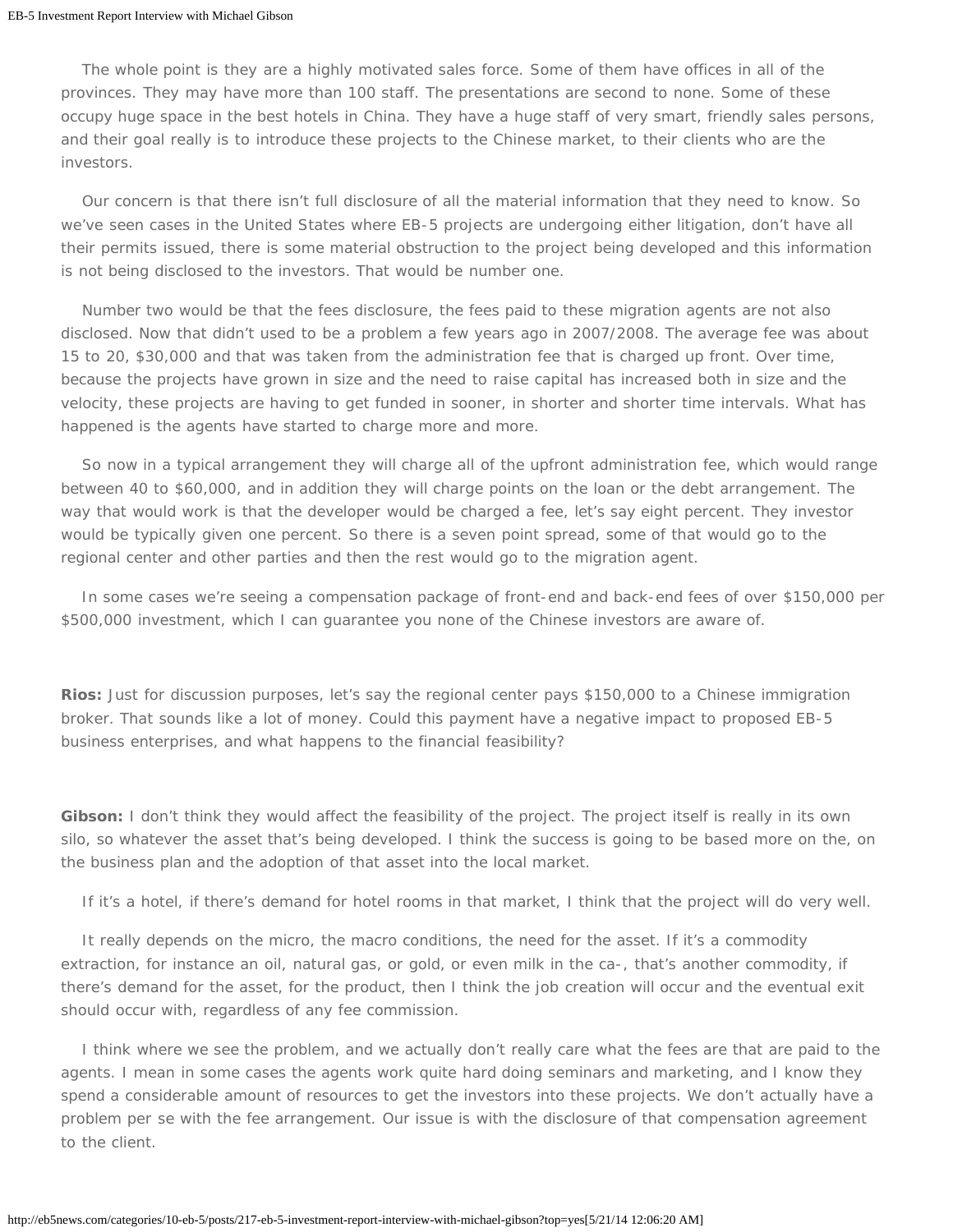I think the reason that is material or important in our view is that by not disclosing that, the clients think, the investors think that the agents are their friends and that they're doing this because they're, they have their well being in mind. We know from the study of ethics and markets going back millennia that when you have such a large compensation in front of a person, they're going to be highly motivated perhaps not to disclose any potential issues to the client.

 I think the issue becomes with such a large fee in place – imagine if somebody was paying you \$150,000 and you knew of some inherent problems in the program or in the project, or in the asset, or in the market, how motivated would you be to tell this potential client?

 I think the problem is without disclosing these fee arrangements the investors are not aware that this significant amount of motivation might dissuade this migration agent from giving them full and complete disclosure on all of the material aspects of the investment.

*Rios:* We thought one of the main purposes of EB-5 capital was to provide low cost capital to be invested in U.S. businesses. Are these types of payments to Chinese immigration brokers being disclosed by regional centers to their EB-5 investors?

*Gibson:* I'm going to say the role of the regional center itself has evolved over time. Where we used to see just a few years ago the regional center was the owner/operator/developer/general partner in the development of the asset, nowadays that's not so common. Typically we see the regional center becoming itself a marketing agent if you will.

I think there may be some securities questions as to the role of these regional centers. For instance, very popular in the program right now is the "rent-a-center concept." For developers who do not have a regional center but they want to claim the indirect construction or other jobs from the activity, they may partner with a regional center, and these regional centers are typically charging fees for the amount of capital that they will raise because these developers have no connections offshore. They don't know anybody in China or anywhere else in the world for that matter.

 A typical arrangement under this rent-a-center concept would involve people from the regional center going overseas engaging with the migration agents and other finders to source the capital. And in return the U.S. persons who operate the regional center are paid a fee.

 And I think again, we can look at that and question whether that is a success-based fee. Do these people need to be registered either as brokers, which I think some would consider that broker activity, or as investment company, or investment companies under the Investment Company Act?

 The role of the regional center has I think evolved from where they were owning and operating the asset to now where they're simply marketing or renting out their center, leasing their center. And beyond the securities questions I think again, we come to the issue of the fees. I think if the center were to disclose to the investors that we are paying these migration agents such large fees, the investors might themselves question how honest and open the regional center is about any issues that it may have.

So again, the problem that we're seeing, it's not the size of the commission, it's the lack of transparency regarding who is getting paid.

The reasons why they're getting paid so much, the motivation may dissuade material information from ending up in the hands of the foreign nationals.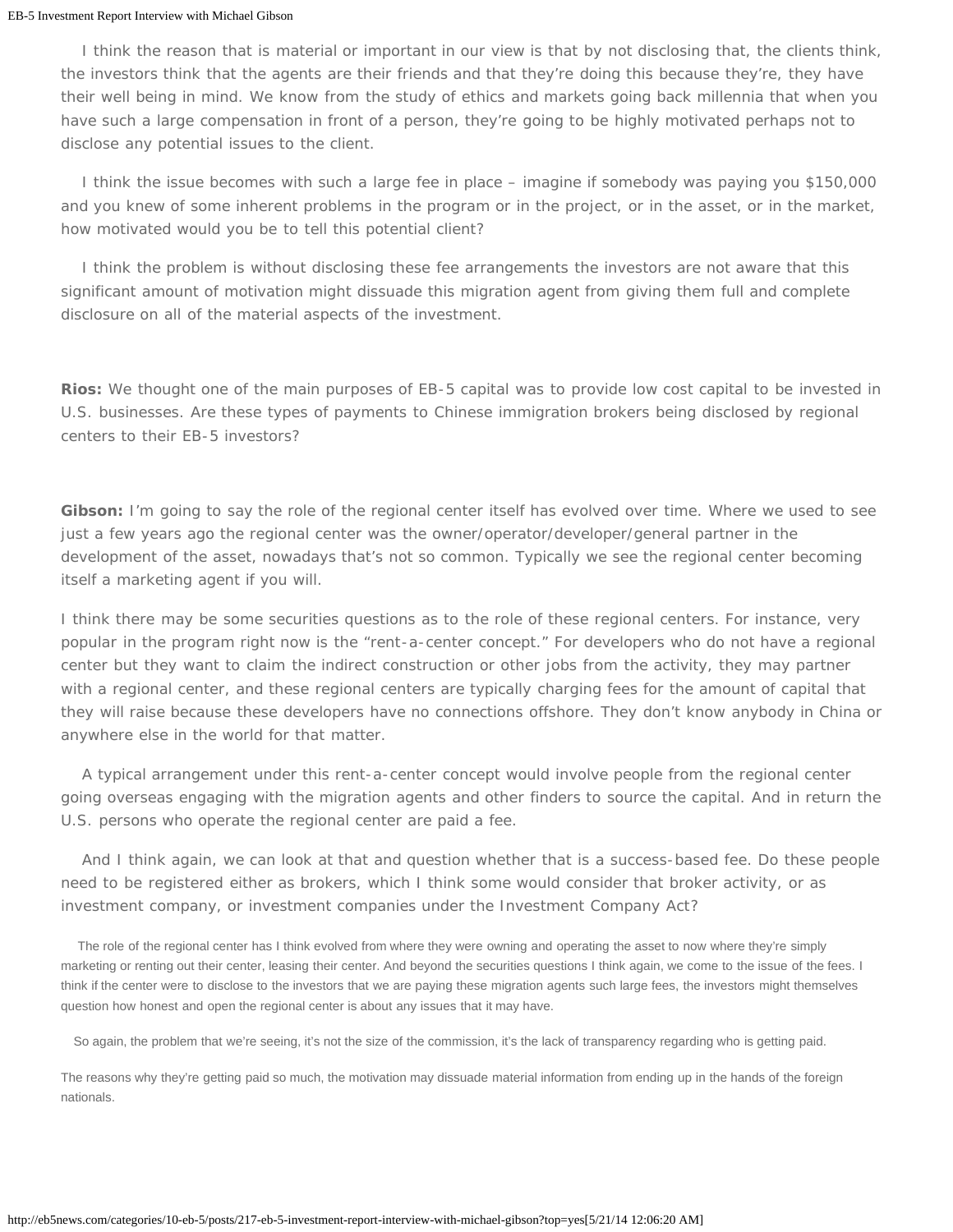*Rios:* If our understanding is correct, back in 2011 you started questioning the business practices of larger immigration brokers.

*Gibson:* I don't want to place so much emphasis on the foreign migration agent. They have their role, which is to raise capital. They're paid a fee. Some may argue is it too much, is it too little? I don't think that's really the core question. I think the core question is are these migration agents conveying to their clients all of the material information necessary to make this very important investment decision. I think that's the core question.

 My sense is because of the size of the fees they are not. They are not motivated to disclose all of the potential material information that would be required. I think there is the breakdown of the system.

 Unfortunately for the U.S. developers, they need these agents, these finders, to be able to raise the capital. Most U.S. developers do not have any external contact, so they have no resources to raise the capital on their own.

 We recognize the role of the agent. I think the question is one of transparency in being fair to the investor. In this case what we see is because of the size of the fees we feel that the investors are not getting all of the due care that they should be. And this may ultimately cause problems for the developer, because as we discussed earlier if it was found during the course of events if there is a denial of the I-29 or if there is a failure to return principal back to the investors, I think the investors will be unhappy and they may turn to litigate.

 When they litigate it may come out that they were told certain things that were not true, or led to believe some things that may have not been accurate. I think ultimately this will not cause problems for the migration broker. The migration broker is not in the United States. They would not probably be subject to any action.

 The problem, the burden of proof as to whether certain marketing or actions were committed is going to fall to the U.S. issuer and probably the regional center. At that point there would be some discovery. I think in the course of events if it turns out that there is a forensic audit and they are finding that these huge fees were paid, the investors may say we did not know that 30 or 40 percent of the fees generated from this investment went to foreign persons and I think that's fairly material. We want our money back.

 Again, from our standpoint it's not a necessary issue to avoid. I think by being up front with the investors and saying, yes, we are, we do not have the ability to raise capital in your country. We have hired these third party finders and we are paying them this fee. By disclosing that fact you then eliminate the issues at the end should there be some sort of litigation where the investors say we were never told of this. That could be seen as a material fact not being disclosed. By simply doing that simple letter of disclosure to the investors, that would eliminate a lot of the problems for the issuers down the road.

*Rios:* Going forward, what would you recommend as a best practices policy payments made by regional centers to immigration brokers?

Gibson: If I had a crystal ball here and looked into the future, what I would see is there is going to be more scrutiny of the industry. There's going to be more scrutiny by regulators, both from USCIS and the SEC, as well as the state regulators. But beyond that, I think there is going to be more scrutiny as more projects fail. This is like any other market, projects are going to succeed and some projects are going to fail.

We're going to have a few more Chicagos that fail, and I think it will then invite more mainstream scrutiny from either the media or perhaps even from Congress. We're not at that stage yet. There is time for the industry to institute some best practices, learn from other segments of the capital markets that do a much better job of disclosing all the material information.

 In the private equity world it took years, but now you can see that these safeguards, these investor safeguards are instituted in almost every offering.

 We're seeing now with the passage of the Jobs Act an increased interest in other sources of private equity funding through crowd sourcing or crowd funding. And the SEC is very heavily involved in crafting what the investor protections are going to be.

 Unfortunately, in our industry for years it has been primarily unregulated. USCIS did not really have much concern for the way the securities were issued or marketed, and the SEC and state regulators were not concerned either. I think with this Chicago action we are now seeing that there is going to be more scrutiny, more what we call in Florida more sunshine on this industry. The issuers have to say well we can't do things the way we used to do a few years ago. We would go to China and just make all these agreements and nobody would know about it, and that was not a problem.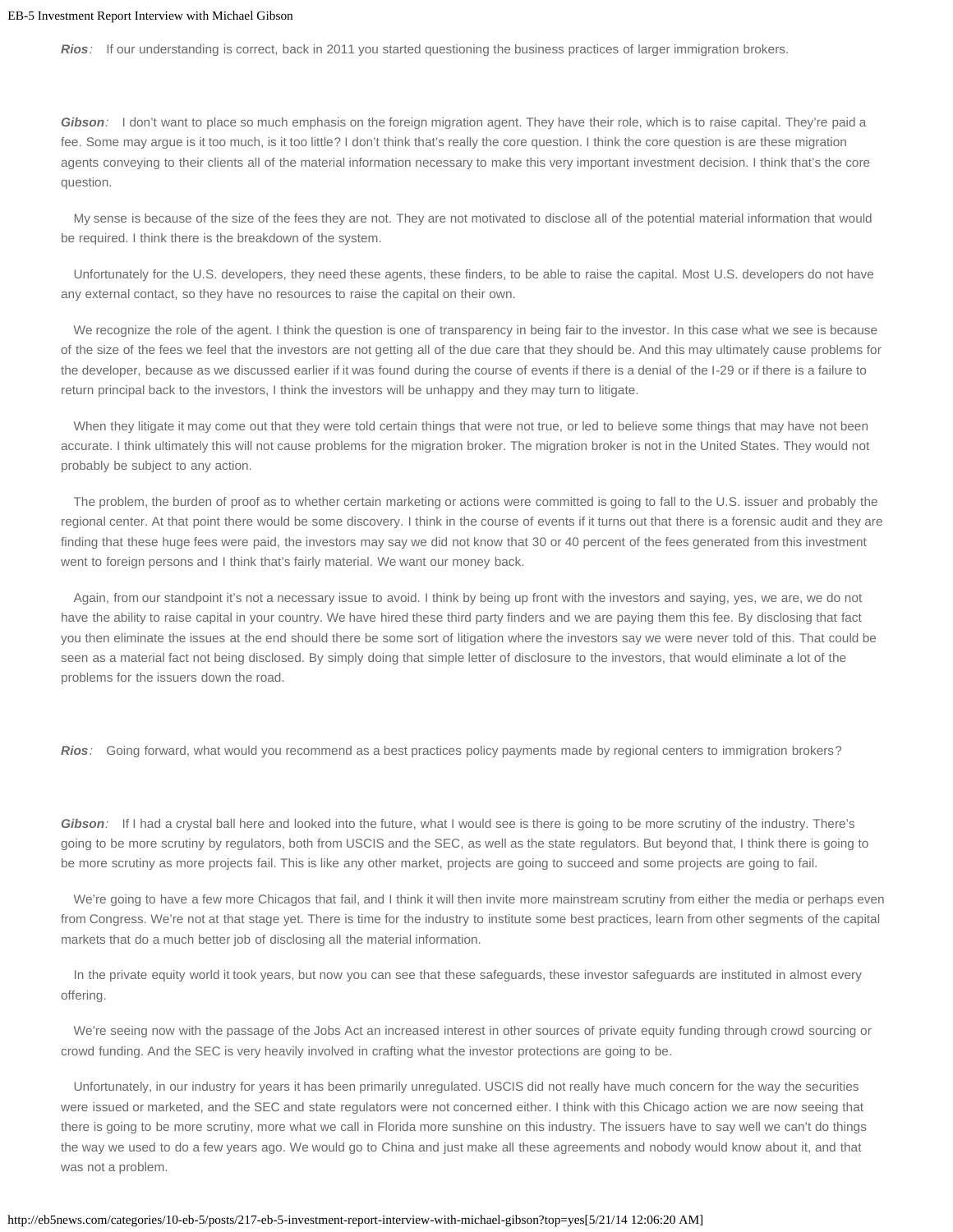Going forward you're going to have investors who are not going to have a happy outcome. They're going to engage with litigators. They're going to do a process of discovery, and if they find some issues were not disclosed, it could be the fee issue or it could be another issue, if they find that these were not disclosed to the investor, I think it leads to problems for the issuer.

My viewpoint on this is to err on the side of being more conservative, doing more transparency, more disclosure to the clients, because ultimately that puts them in a safe harbor.

*Rios:* Michael, last question. What could be the legal consequences, particularly from the SEC, to a regional center and their investors that use Chinese immigration brokers who also operated within the U.S. and that did not register as securities broker?

*Gibson:* Again, the role of the immigration attorney in this industry has also changed. What we used to see a few years ago was that by and large the immigration attorneys would tell, they would have clients walk in their office – and at that point there were only a handful of projects to select from.

 So they would use what they had information on and they would say, perhaps this is a short list of projects which we know are in the market. We may or may not give recommendations on the viability of them, but some of these may have what they call a suitable track record, meaning they have 526 and 829 approvals.

 That has evolved over time into where the regional centers again, because they are under such intense pressure to raise capital for their developers, they have used this source of funding, if you will, the immigration attorney community network, they have gone to them and said if you send us your clients we will pay you a fee in return.

 So this came at the same time in which the recession occurred, 2008/2009, so a lot of immigration attorneys were losing business from their traditional sources, the NIVs, the non-immigrant fund, the Hs, the Es, and Ls, and Os, which had declined with the downturn in the economy. For an immigration attorney it's a very attractive prospect where they can receive a fee as high as \$60,000 for simply referring a client to this regional center.

 That leads potentially to problems down the road for them should that investment fail. What could happen is then if the project fails the client, the investor would turn in the discovery process and say my immigration attorney not only recommended this project to me acting as an investment advisor, but they also collected a fee for doing so, acting in dual capacity, serving both the issuer and the investor.

 I think apart from the ethical, legal, bar issues with dual representation, from a securities standpoint then they could be seen as acting as unregistered investment advisors promoting investments to their clients, and secondly, being compensated. So whether or not some people might argue this is, was a one-off activity and they could be considered perhaps just a finder, I think the problem then arises if they were compensated in the agreement and the project fails, the relief being sought would be not only for the commission that was paid but perhaps for the full investment, plus all of the other issues, if they are facing removal.

 Remember in EB-5 there's only four possible outcomes, and three of those are negative for both the investor and perhaps potentially for their attorney. The first one is great. They get their green card and they get their money back. But the other three, either they don't get their green card or they don't get their money back, or a combination of the two would be problematic.

 In the case where the attorney received a fee, a finder's fee, very clearly that would establish them in my eyes as an agent of the issuer or the regional center. I think as such they would be treated a lot differently than if they were simply giving legal advice as to the immigration options.

 Over the last few years we've seen a substantial number of attorneys who have crossed over, if you will, from giving simple legal advice to now counseling issuers, regional centers, and actually even going offshore to promote projects to foreign nationals and being compensated in the process.

 And certainly from a regulatory standpoint one would have to be concerned, because a lot of this activity is going now beyond the framework what they were admitted to the bar to do, which was to give legal advice. Now they are acting more in the role of the capital formation, the capital raising, giving investment advice to their clients and acting as agents or finders for the issuer.

 There's a lot more securities issues that they have now become involved with without the protection of the insurance, which would cover them for the legal liability.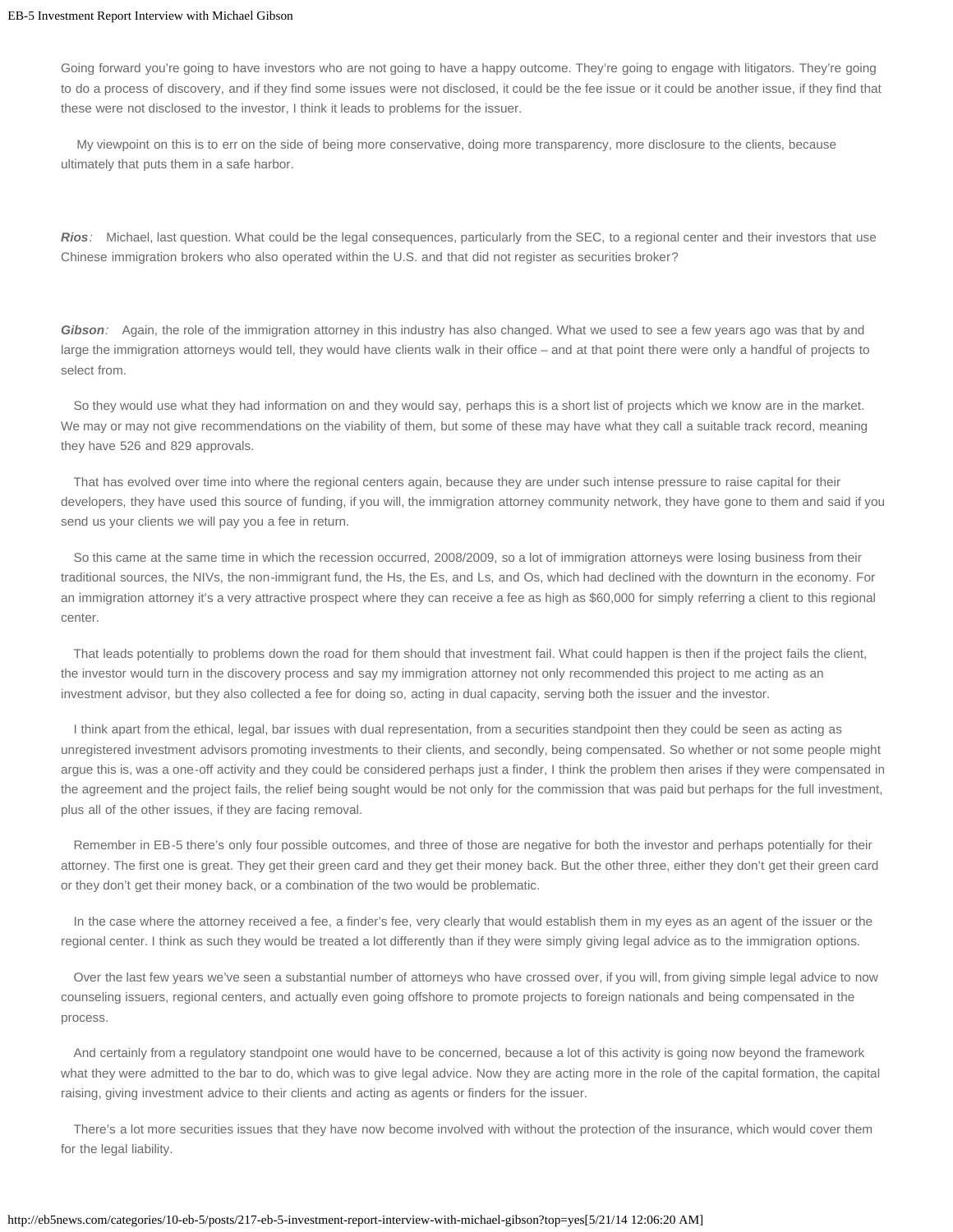For the immigration community there should be concerns. Certainly the SEC stakeholders' conference call was a good source of information so that the immigration attorneys who may not have been aware that by telling my clients this is a good investment and being compensated for it, I am now acting as an investment broker and investment advisor.

 Now having heard that conference call with all the different divisions, it should serve as good guidance going down the road how they want to craft their practice to avoid potential future problems should their clients be involved in a project that eventually fails to meet one of the two critical conditions.

*Rios:* U.S. Advisors is a firm dedicated to helping bring accurate information and analysis of issues related to the EB-5 industry. If you have questions for Michael regarding today's dialogue please visit our membership forum.

 We hope you found this dialogue with Michael Gibson useful and we look forward to bringing you more webcasts with information that will help you make educated decisions for your EB-5 venture.

For more information on upcoming webcasts, or if you would like to be part of this series, simply click on the Dialogue Series icon.

#### [comments powered by Disqus](http://disqus.com/)

#### subscribe to news

subscribe

most popular news

[SEC Halts \\$150 Mio. Ponzi Scheme with ties to EB-5 Regional Center](http://eb5news.com/categories/14-investigations/posts/246-sec-halts-150-mio-ponzi-scheme-with-ties-to-eb-5-regional-center?top=yes)



[Chronology of DHS & Senator Grassley's Investigation of USCIS EB-5 Visa Program](http://eb5news.com/categories/14-investigations/posts/213-chronology-of-dhs-senator-grassley-s-investigation-of-uscis-eb-5-visa-program?top=yes)



[FBI: Texas EB-5 Visa Regional Center a Ponzi Scheme to Defraud Mexican Investors](http://eb5news.com/categories/14-investigations/posts/216-fbi-texas-eb-5-visa-regional-center-a-ponzi-scheme-to-defraud-mexican-investors?top=yes)



[Fraud and Embezzlement Suit Filed Against USIIC](http://eb5news.com/categories/9-general/posts/230-fraud-and-embezzlement-suit-filed-against-usiic?top=yes)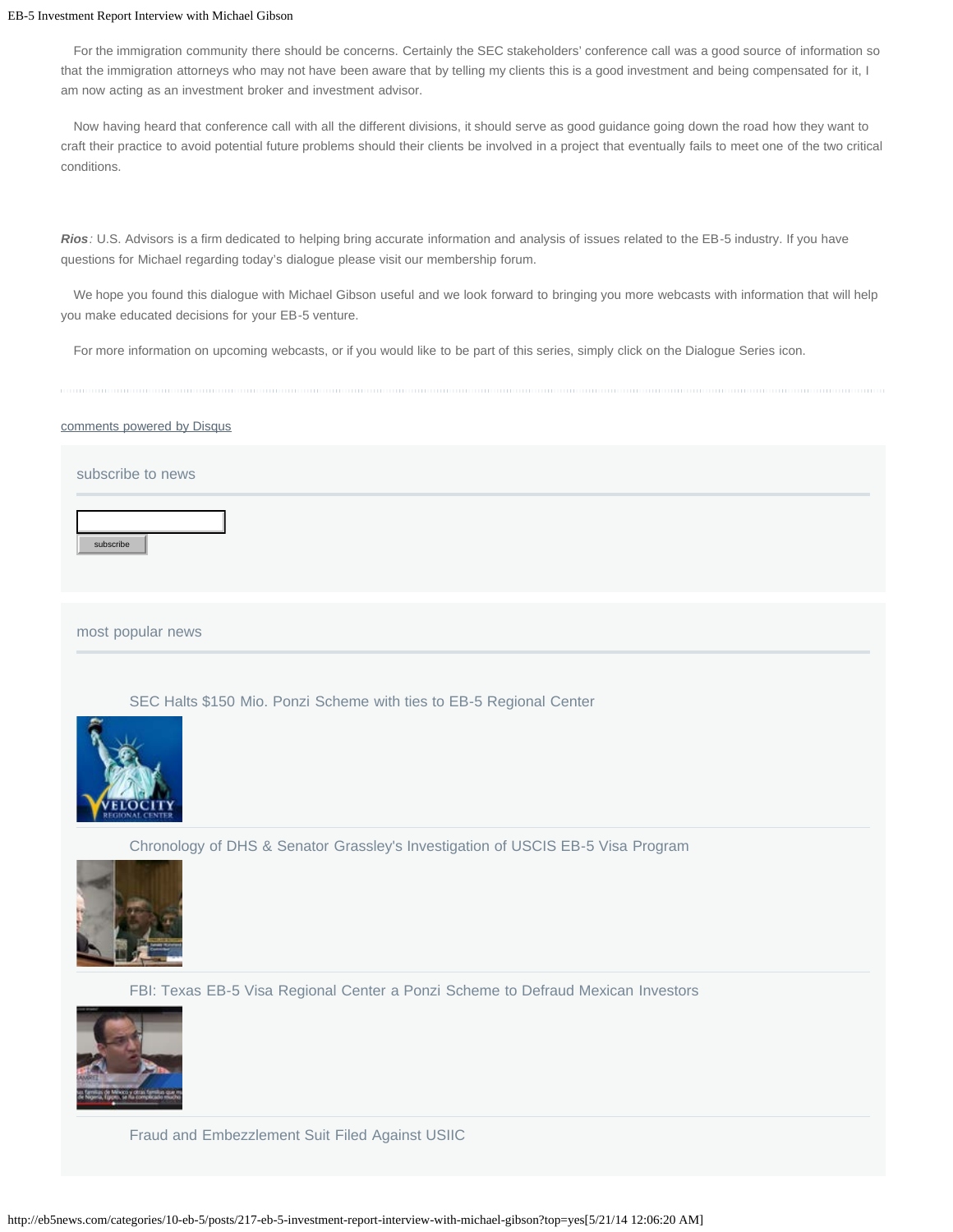

[The Rise and Fall of South Dakota: A Cautionary Tale for EB-5 Public Private Partnerships Part I](http://eb5news.com/categories/12-projects/posts/247-the-rise-and-fall-of-south-dakota-a-cautionary-tale-for-eb-5-public-private-partnerships-part-i?top=yes)



most popular commentary

[Publicity and EB-5 Offerings: What on Earth Are You People Doing?](http://eb5news.com/categories/15-regulatory/posts/203-publicity-and-eb-5-offerings-what-on-earth-are-you-people-doing)



[More Cautions About New EB-5 Policy Changes](http://eb5news.com/categories/15-regulatory/posts/201-more-cautions-about-new-eb-5-policy-changes)



[EB-5 Funded Project Up and Running in Miami Area](http://eb5news.com/categories/12-projects/posts/229-eb-5-funded-project-up-and-running-in-miami-area)



[Q&A on SEC and USCIS Joint Investor Alert Regarding EB-5 Fraud](http://eb5news.com/categories/13-fraud/posts/233-q-a-on-sec-and-uscis-joint-investor-alert-regarding-eb-5-fraud)



[Perspectives on New EB-5 Policy Memo: Promise and Possibility](http://eb5news.com/categories/15-regulatory/posts/199-perspectives-on-new-eb-5-policy-memo-promise-and-possibility)